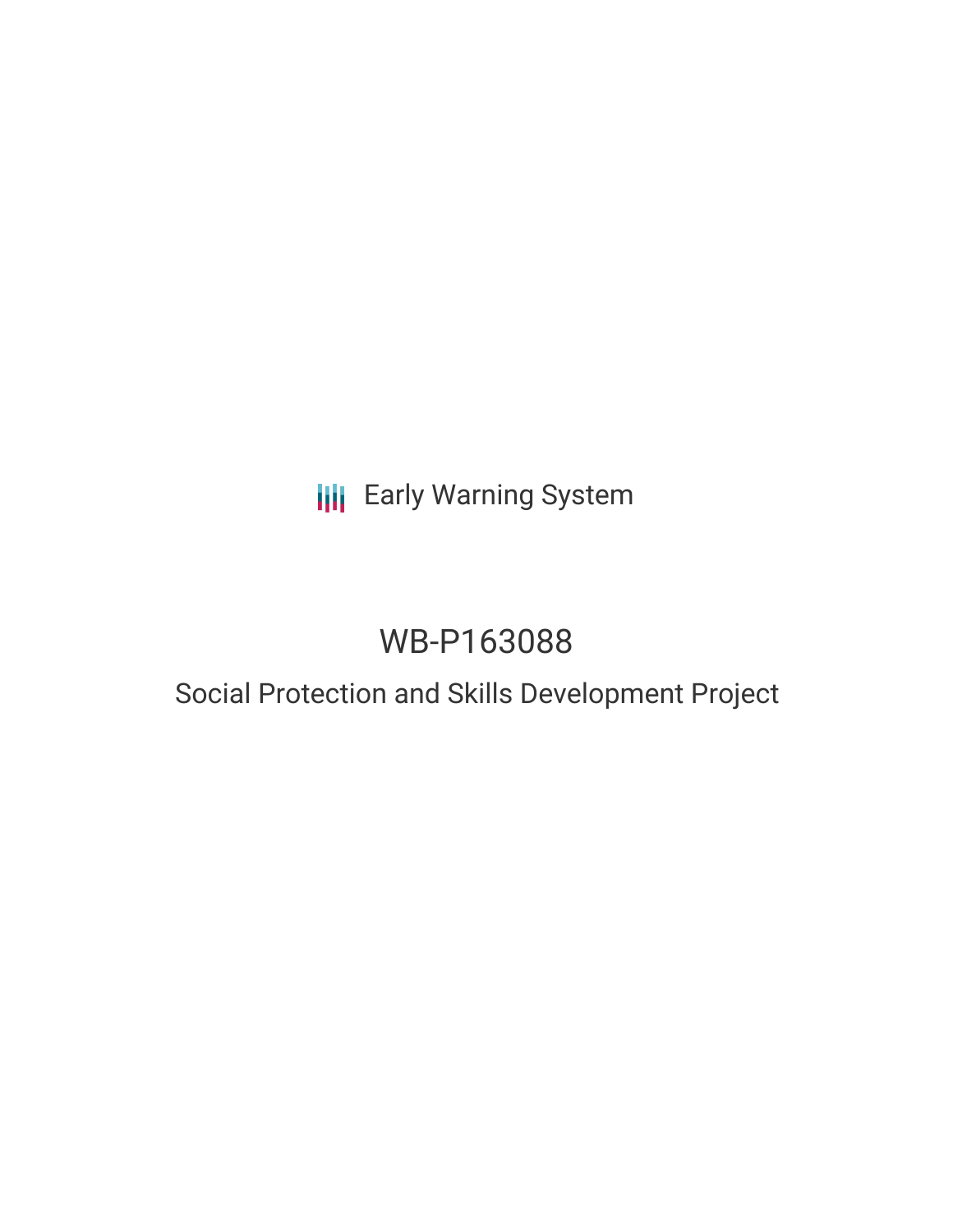

### **Quick Facts**

| <b>Countries</b>               | Sao Tome and Principe                        |
|--------------------------------|----------------------------------------------|
| <b>Financial Institutions</b>  | World Bank (WB)                              |
| <b>Status</b>                  | Active                                       |
| <b>Bank Risk Rating</b>        | С                                            |
| <b>Voting Date</b>             | 2018-09-27                                   |
| <b>Borrower</b>                | Democratic Republic of Sao Tome and Principe |
| <b>Sectors</b>                 | Industry and Trade                           |
| <b>Investment Amount (USD)</b> | \$10.00 million                              |
| <b>Project Cost (USD)</b>      | \$10.00 million                              |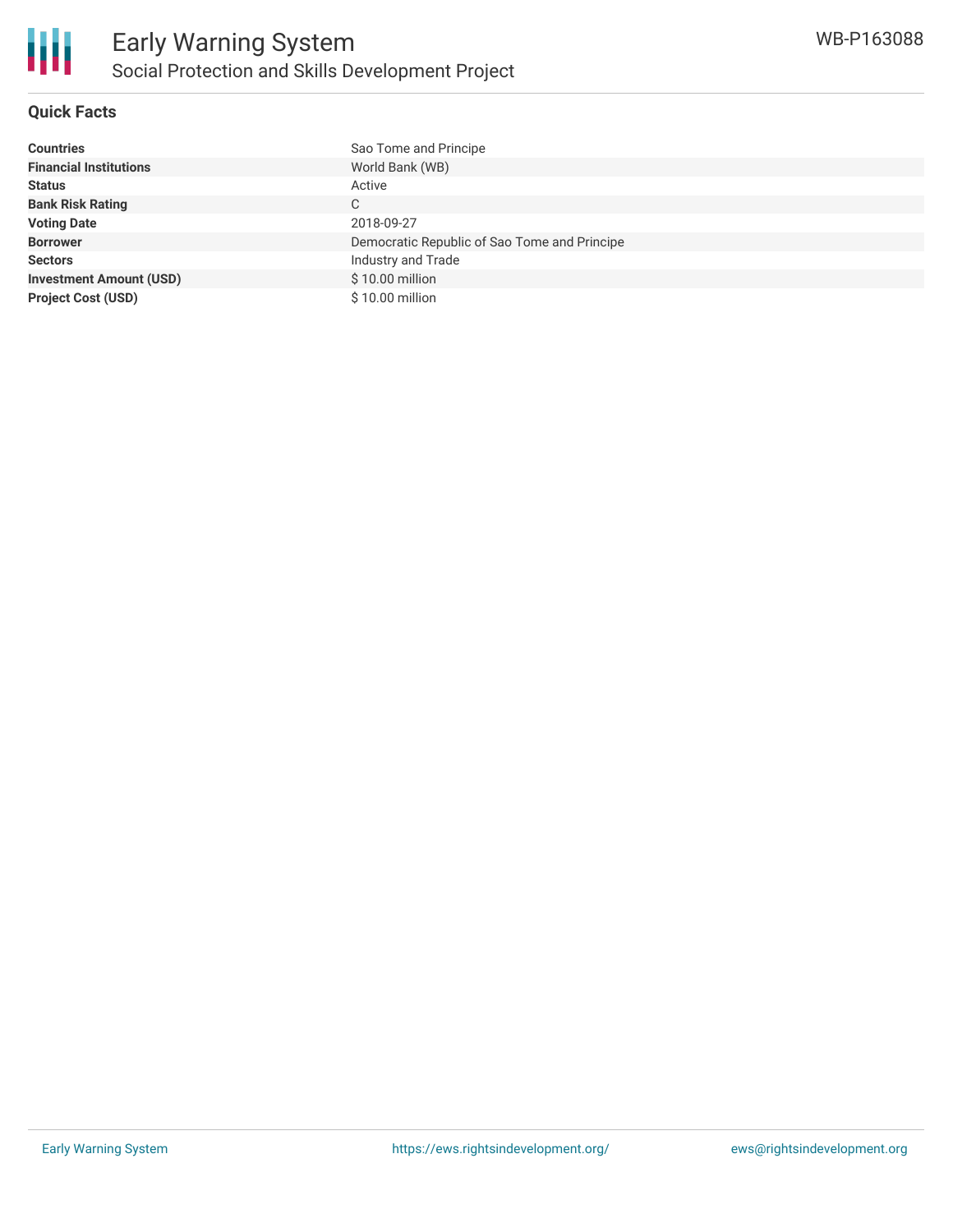

#### **Project Description**

The development objective of Social Protection and Skills Development Project for São Tomé and Príncipe (STP) is to support the development of an effective national safety net system for poor households and inclusive and labor market relevant skills development programs. The first component, Institutional and Capacity Strengthening, aims to strengthen the capacity of ministerial staff and institutions responsible for activities in the social protection and skills development sectors. The second component, Vulnerable Families Program Conditional Cash Transfer, aims to increase income and consumption of poor households participating in the Vulnerable Families Program (VFP) in STP, through the provision of regular cash transfers and accompanying measures including a PEP and skills training opportunities under the project. The third component, Employability of TVET graduates and youth, aims to support the development and delivery of quality training programs in STP, with a specific emphasis on skills development needs in the Tourism sector and developing entrepreneurial skills. The fourth component, Project Implementation Support, aims to directly finance the costs associated with the fiduciary management of the project and the staff required to oversee coordination across ministries and project Monitoring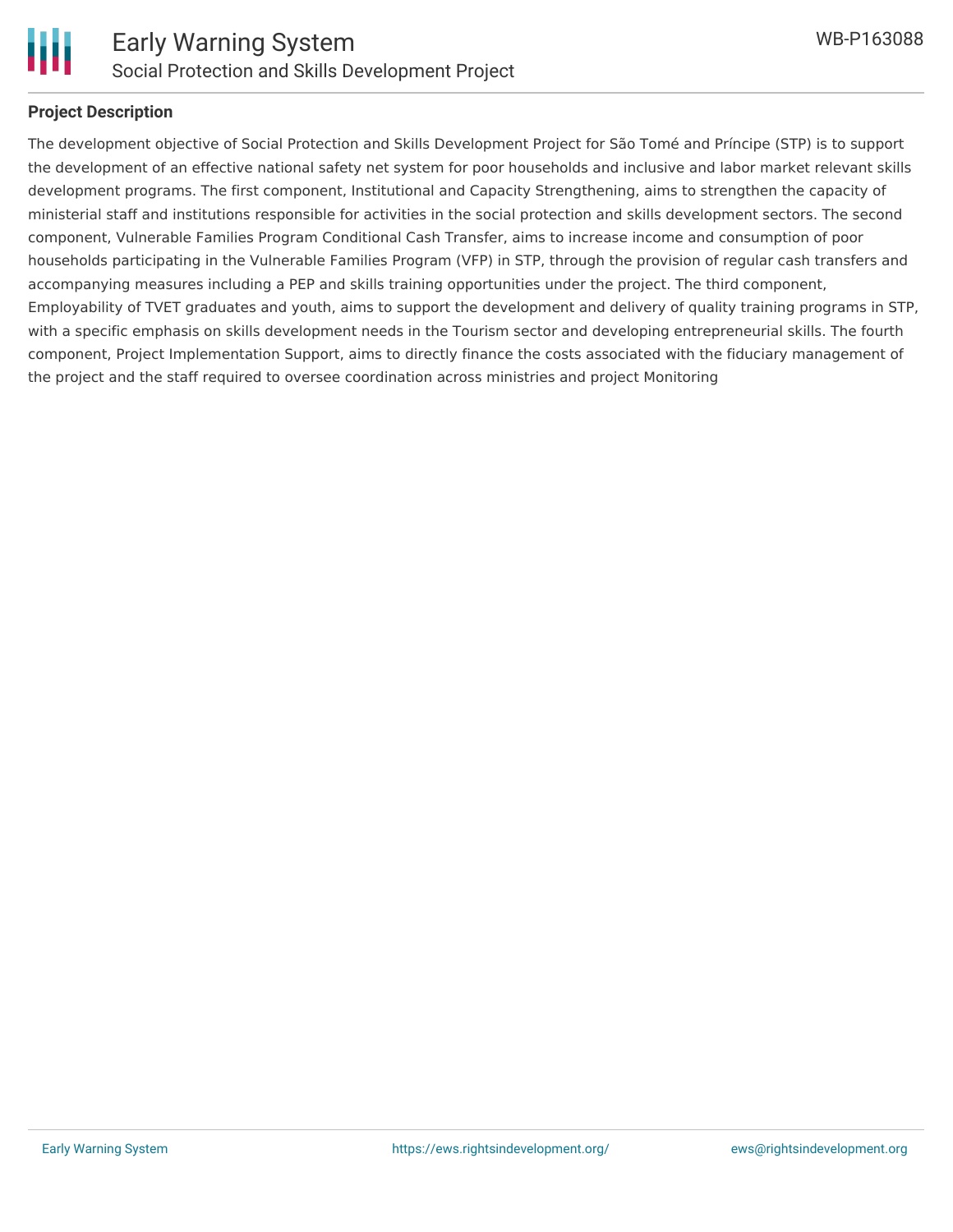

### Early Warning System Social Protection and Skills Development Project

### **Investment Description**

World Bank (WB)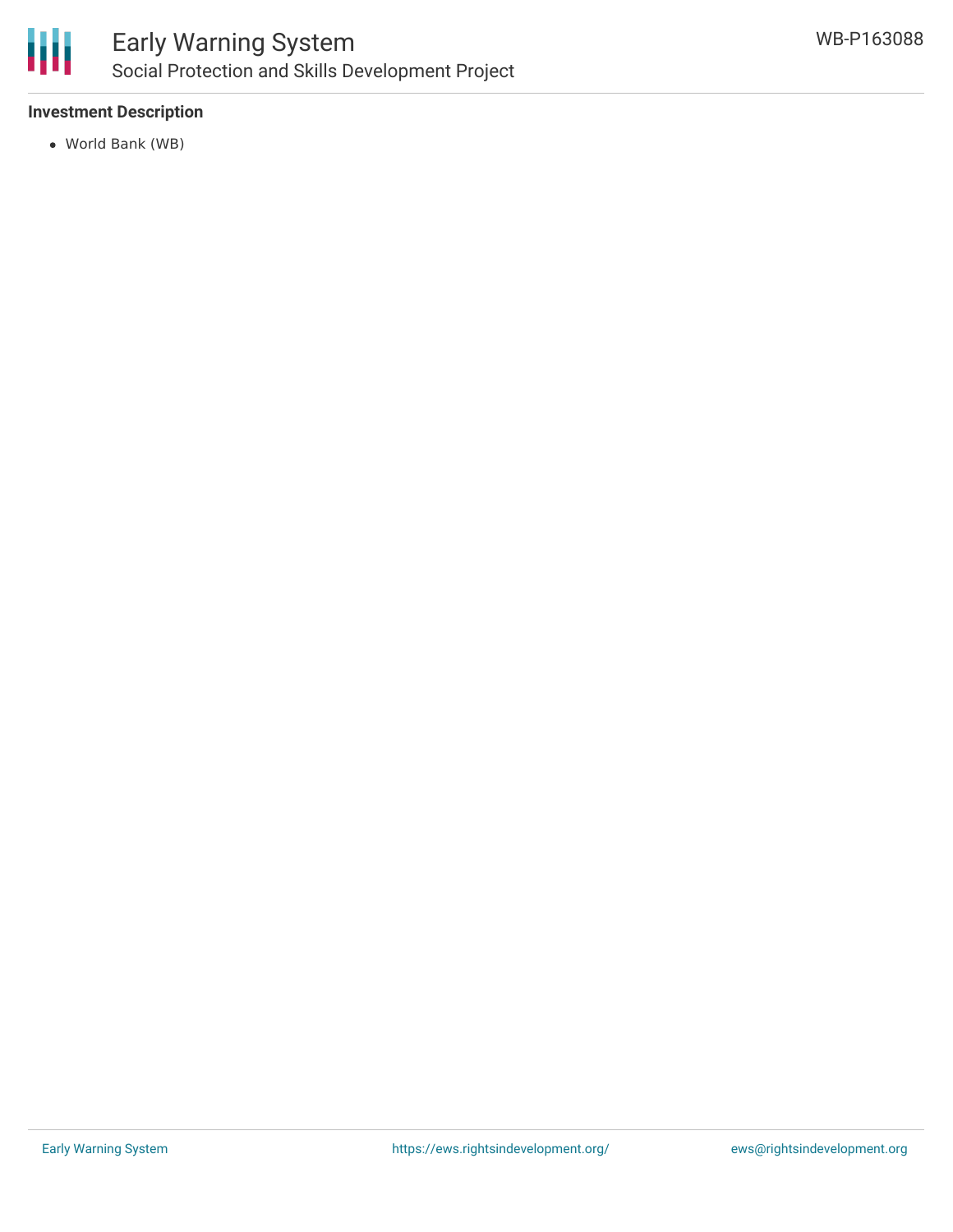

### **Contact Information**

Ministry of Labor and Social Affairs Vilma Loureiro Director of Cooperation dpss.meas@gmail.com ACCOUNTABILITY MECHANISM OF WORLD BANK

The World Bank Inspection Panel is the independent complaint mechanism and fact-finding body for people who believe they are likely to be, or have been, adversely affected by a World Bank-financed project. If you submit a complaint to the Inspection Panel, they may investigate to assess whether the World Bank is following its own policies and procedures for preventing harm to people or the environment. You can contact the Inspection Panel or submit a complaint by emailing ipanel@worldbank.org. You can learn more about the Inspection Panel and how to file a complaint at: http://ewebapps.worldbank.org/apps/ip/Pages/Home.aspx.